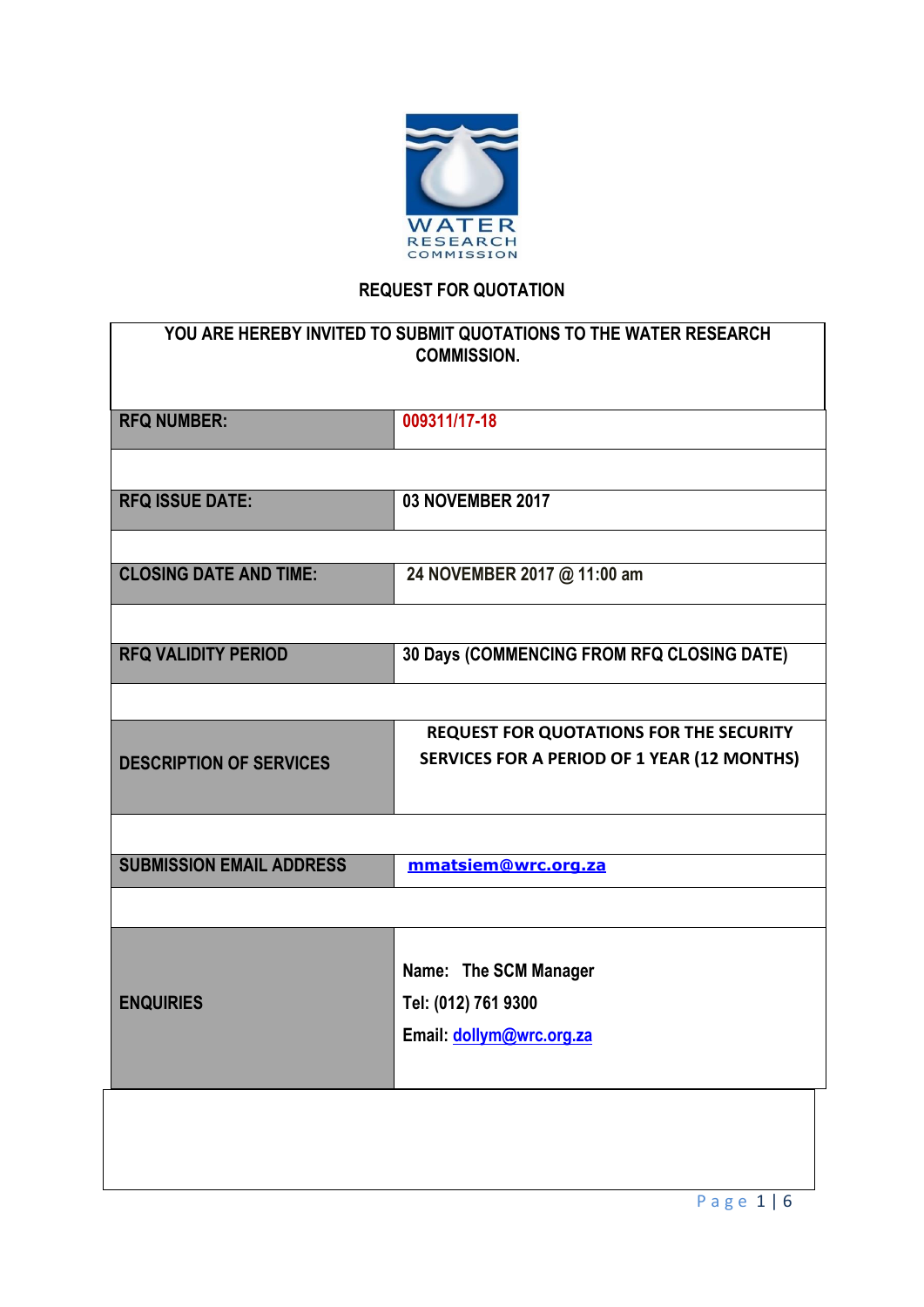| <b>COMPANY REGISTRATION</b> |  |
|-----------------------------|--|
|                             |  |
|                             |  |
|                             |  |
|                             |  |
|                             |  |
|                             |  |
|                             |  |
| Mobile:                     |  |
|                             |  |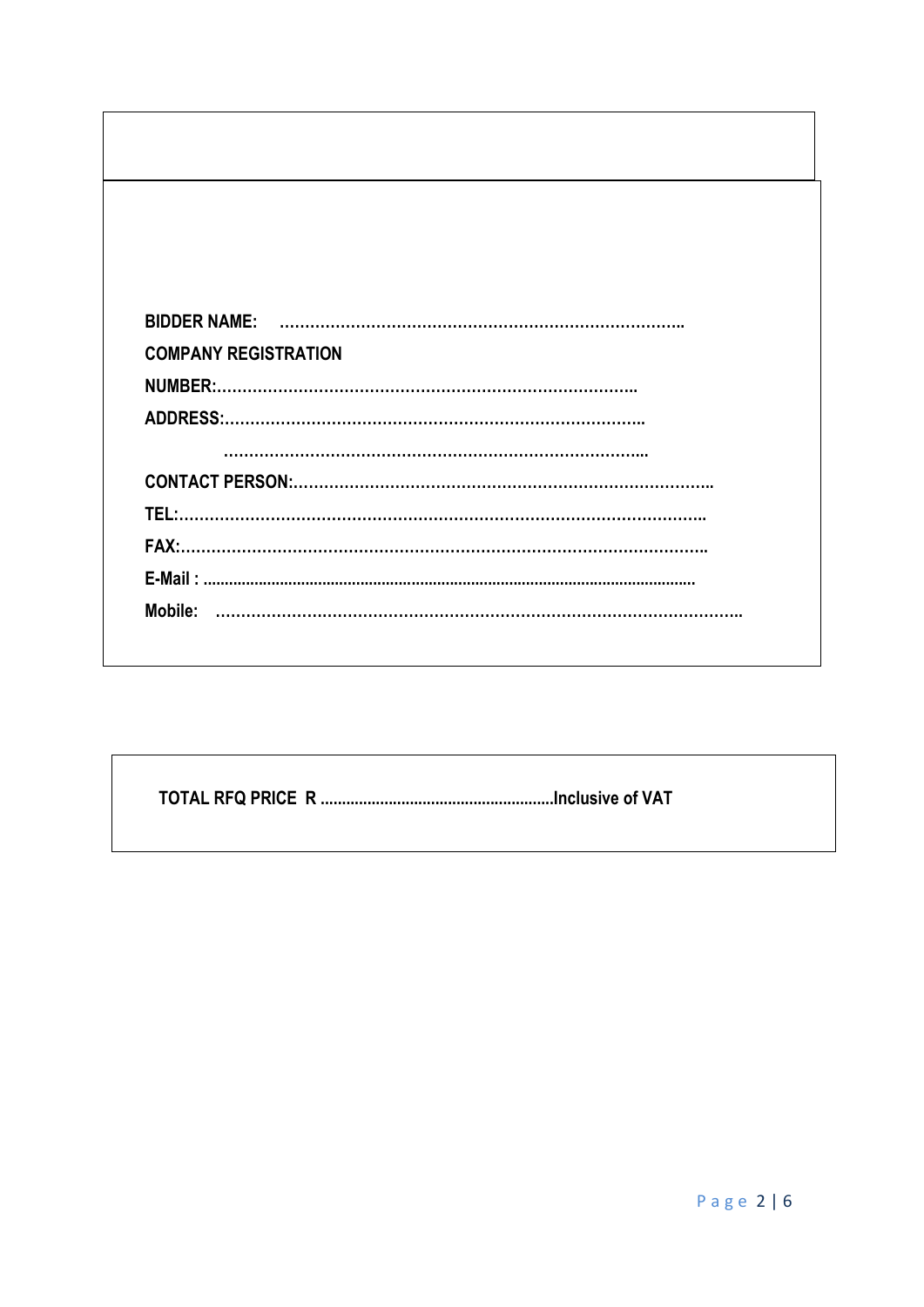# **TERMS OF REFERENCE (TOR) FOR THE SECURITY SERVICES FOR A PERIOD OF 1 YEAR (12 MONTHS)**

# **BACKGROUND**

The Water Research Commission ("WRC") is listed as a Schedule 3A public entity that operates and accounts for its activities in accordance with the Public Finance Management Act (PFMA) Act No 1 of 1999 as amended.

# **1. REQUIREMENT/SPECIFICATION**

The WRC consists of approximately 85 staff and is required to provide Security Services at it main campus based at 4 Daventry Street, Lynnwood Bridge Office Park, Lynnwood Manor.

## **SCOPE OF WORK**

- The solution needs to cater for the security function across two (2) floors.
- $\bullet$  The service must be rendered for a period of One (1) Year (12 months)

### **BUILDING SECURITY**

### **The service MUST include the following:**

- 1 C Grade trained officers onsite during office hours Monday to Friday  $(06:00 - 18:00)$
- 1 Armed C Grade trained officer onsite after-hours Monday to Friday  $(18:00 - 06:00)$
- 1 Armed C Grade trained officer onsite Saturday and Sunday
- Base station should be in close proximity to current site (not exceeding 10km)

#### **REPORTING**

- Monthly reporting
- Monthly SLA meetings to be held onsite

## **VENDOR**

- Must have certified personnel (Proof of certification to be supplied)
- Must ensure that all background checks are conducted for all security personnel
- All hardware must be provided by vendor. No hardware will be provided by WRC for this purpose
- Provide full support for the duration of contract
- Provide a minimum of 5 reference sites with contactable references
- All documentation must be provided by Vendor on complete architecture of solution
- Must be registered and certified with required security bodies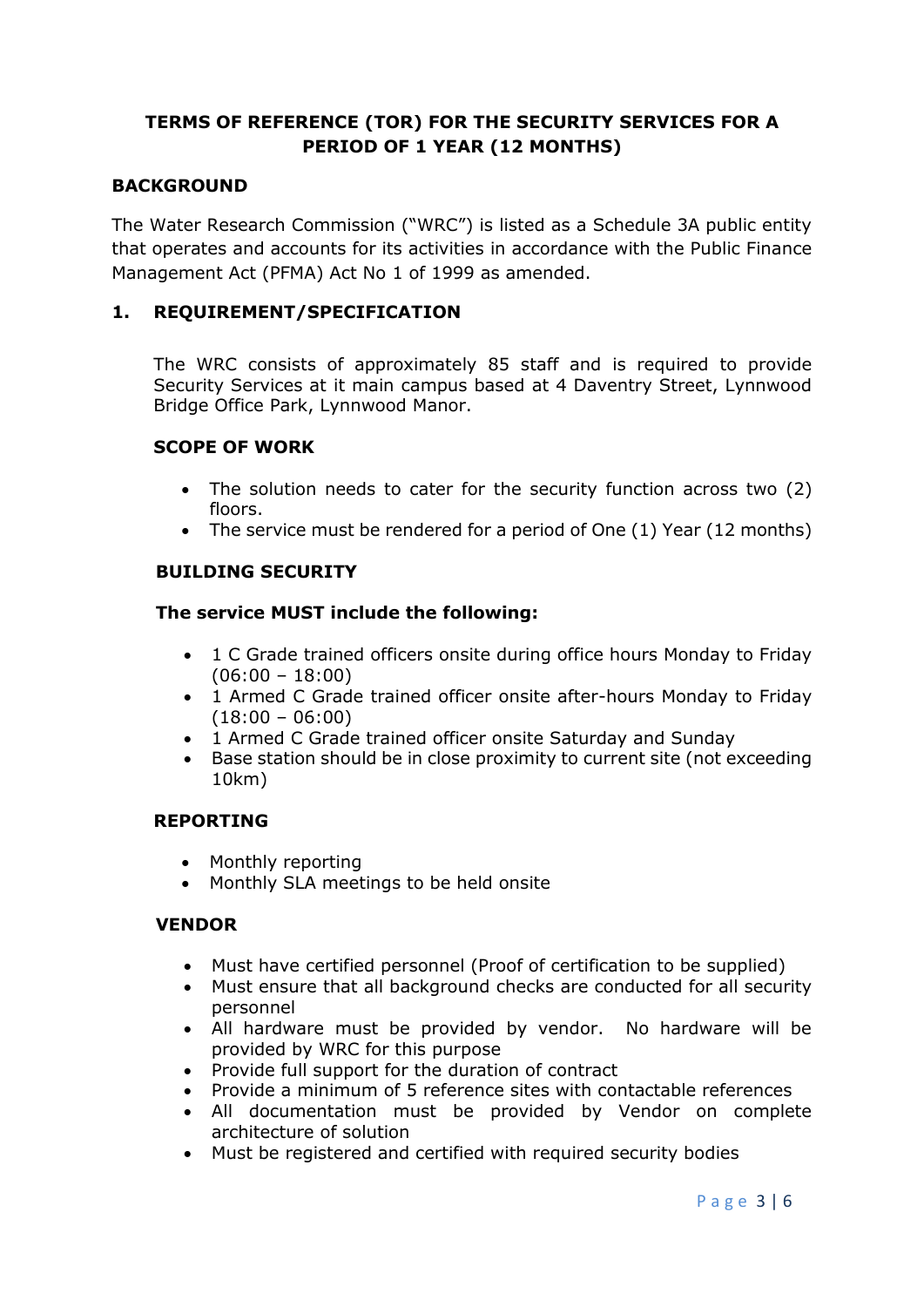# **EVALUATION CRITERIA OF PROPOSAL:**

| <b>CRITERIA</b>         | <b>WEIGHTING</b> |  |  |  |  |
|-------------------------|------------------|--|--|--|--|
| Experience              | 30 Points        |  |  |  |  |
| Capacity                | 30 Points        |  |  |  |  |
| References              | 20 Points        |  |  |  |  |
| Registration with PSIRA | 20 Points        |  |  |  |  |
|                         |                  |  |  |  |  |
| <b>TOTAL WEIGHTING</b>  | 100 POINTS       |  |  |  |  |

#### **Note :**

Bidders need to score a minimum of 80% in order to be evaluated in Pricing and BEE, failure to meet this threshold will lead to disqualification.

## **2. INFORMATION SESSION**

None

# **3. PERIOD / DURATION OF PROJECT / ASSIGNMENT**

**1-year (12 months) Contract** 

## **4. PREFERENTIAL PROCUREMENT POINTS ALLOCATION**

The Preferential Procurement Regulations points to be allocated to this RFQ is: **80/20**

## **5. EVALUATION CRITERIA**

The RFQ will be evaluated in accordance with the PPPFA 80/20 principle against the following Criteria.

## **6. PRICING**

The RFQ will be evaluated in terms of the Preferential Procurement Regulations (2011). And only pricing will be considered.

| # | <b>Items/Service Description</b> | P/H | Unit Price or Total |  |
|---|----------------------------------|-----|---------------------|--|
|   |                                  |     |                     |  |
|   |                                  |     |                     |  |
|   |                                  |     |                     |  |
|   |                                  |     |                     |  |
|   |                                  |     |                     |  |
|   |                                  |     |                     |  |
|   |                                  |     |                     |  |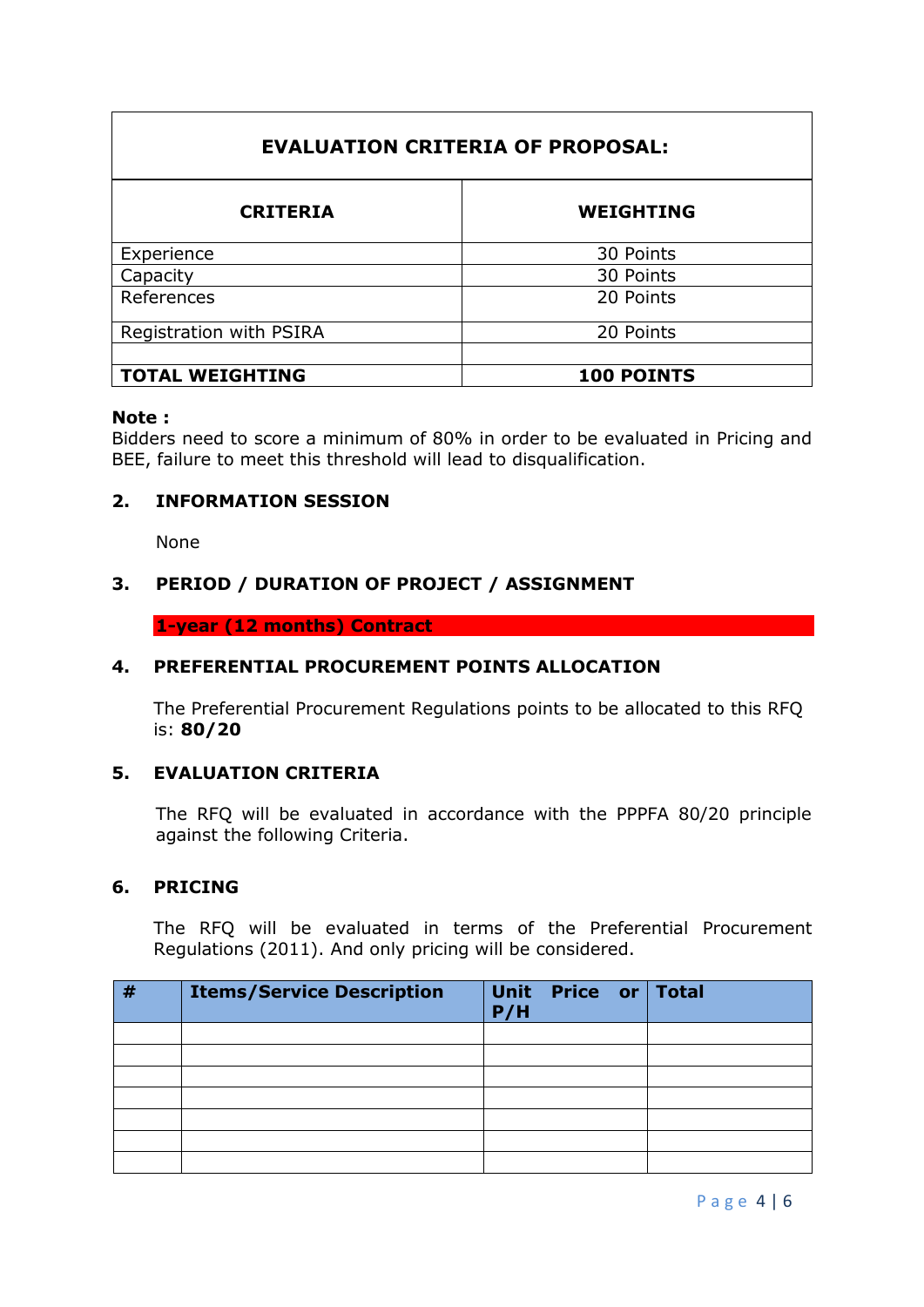| <b>Total Vat Excl</b> |  |
|-----------------------|--|
|                       |  |
| <b>VAT</b>            |  |
| <b>Total VAT Incl</b> |  |

## **7. STANDARD CONDITIONS OF THE TENDER**

- i. **Bidders must complete SBD 4, SBD 6.1, SBD 8 and SBD 9 if their quote exceeds R30 000 ;**
- ii. Bidders must also submit a **valid and original tax clearance certificate**; and a **valid B-BBEE certificate** (original or certified copy) to the WRC offices PRIOR to the closing date, if the WRC is not already in possession of these certificates;
- iii. WRC Supplier application form must be completed and signed (copy attached)
- iv. It is the responsibility of prospective bidders to ensure that all bid documents are submitted before the closing time and date of the tender;
- v. The WRC reserves the right to award or not to award this contract;
- vi. The WRC ill enter into a formal contract with two successful bidders;
- vii. The WRC reserves the right to terminate the contract should the performance of the service provider be unsatisfactory;
- viii. Bids received after closing time and date will be classified as **LATE** and will **NOT** be considered;
- ix. Although adequate thought has been given in the drafting of this document, errors may occur which the WRC will not be responsible for;
- x. Any change of information provided in the tender document that may affect delivery of the service should be brought to the WRC's attention as soon as possible. Failure to comply with this may result in the contract being terminated;
- xi. Service providers presenting information intentionally incorrectly or fraudulently will be disqualified;
- xii. Service providers who have been declared insolvent and wish to do business with the WRC must have been rehabilitated and provide the necessary proof thereof;
- xiii. The WRC reserves the right to award, cancel or partially award this contract.